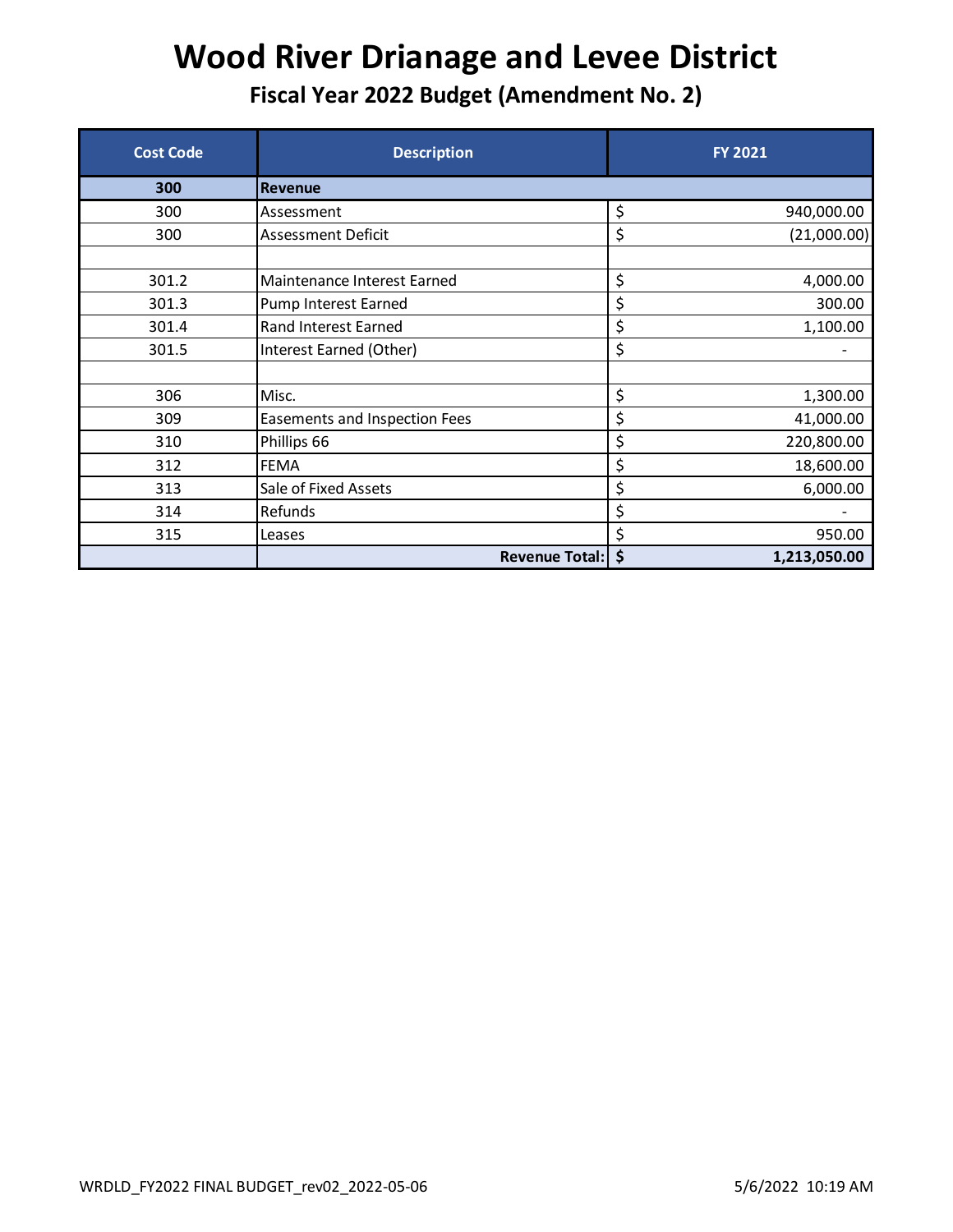| <b>Cost Code</b> | <b>Description</b>                  | <b>FY 2021</b>                            |
|------------------|-------------------------------------|-------------------------------------------|
| 400              | <b>Pump Stations</b>                |                                           |
| 401              | East Alton No. 1 Labor              | \$<br>2,000.00                            |
| 402              | East Alton No. 1 Utilities          | \$<br>16,000.00                           |
| 403              | East Alton No. 1 Maintenance        | \$<br>2,000.00                            |
| 404              | East Alton No. 1 Repairs            | $\overline{\xi}$                          |
|                  |                                     |                                           |
| 411              | <b>Wood River Labor</b>             | \$<br>8,000.00                            |
| 412              | <b>Wood River Utilities</b>         | \$<br>8,000.00                            |
| 413              | <b>Wood River Maintenance</b>       | \$<br>2,000.00                            |
| 414              | <b>Wood River Repairs</b>           | \$                                        |
|                  |                                     |                                           |
| 421              | Rand Ave. Labor                     | \$<br>81,100.00                           |
| 422              | Rand Ave. Utilities                 | \$<br>39,000.00                           |
| 423              | Rand Ave. Maintenance               | \$<br>5,000.00                            |
| 424              | Rand Ave. Repairs                   | \$<br>2,000.00                            |
| 428              | Rand Ave. Management Labor          | \$<br>20,000.00                           |
|                  |                                     |                                           |
| 431              | Hawthorne No. 1 Labor               | \$<br>2,000.00                            |
| 432              | Hawthorne No. 1 Utilities           | \$<br>1,800.00                            |
| 433              | Hawthorne No. 1 Maintenance         | \$<br>2,000.00                            |
| 434              | Hawthorne No. 1 Repairs             | \$                                        |
|                  |                                     |                                           |
| 441              | East Alton No. 2 Labor              | \$<br>2,000.00                            |
| 442              | East Alton No. 2 Utilities          | \$<br>3,300.00                            |
| 443              | East Alton No. 2 Maintenance        | \$<br>2,000.00                            |
| 444              | East Alton No. 2 Repairs            | \$                                        |
|                  |                                     |                                           |
| 492              | <b>Grassy Lake Utilities</b>        | \$<br>3,600.00                            |
| 493              | Grassy Lake Repairs/Maintenance     | \$<br>1,000.00                            |
|                  |                                     |                                           |
| 494              | Hawthorne No. 2 Utilities           | \$<br>1,000.00                            |
| 495              | Hawthorne No. 2 Repairs/Maintenance | \$<br>500.00                              |
|                  |                                     |                                           |
| 496              | Virginia St. Utilities              | \$<br>1,000.00                            |
| 497              | Virginia St. Repairs/Maintenance    | \$<br>500.00                              |
|                  |                                     |                                           |
| 498              | Lakeside Utilities                  | \$<br>1,000.00                            |
| 499              | Lakeside Repairs/Maintenance        | $\overline{\boldsymbol{\zeta}}$<br>500.00 |
|                  | <b>Pump Stations Total:</b>         | \$<br>207,300.00                          |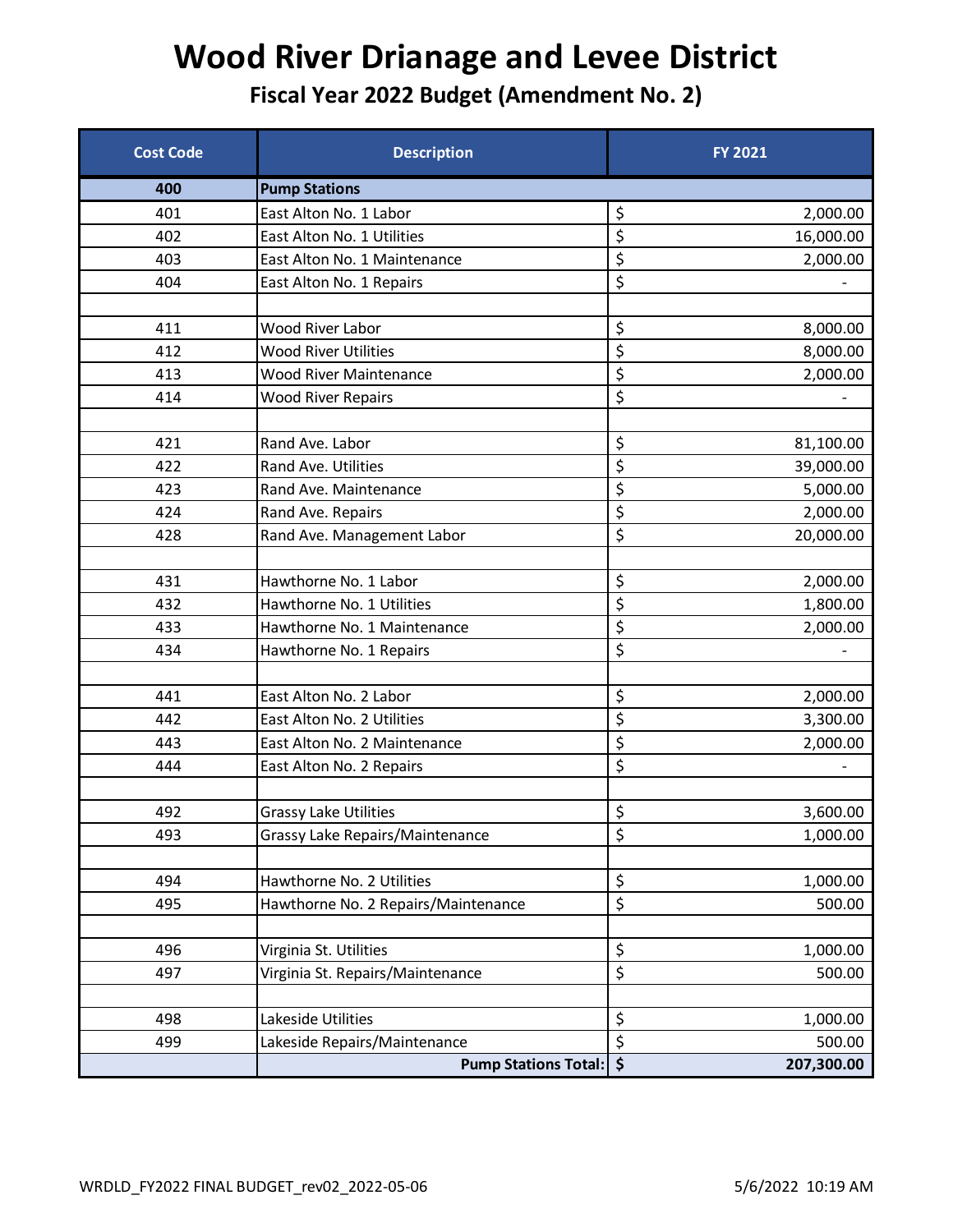| <b>Cost Code</b> | <b>Description</b>                         | <b>FY 2021</b>                              |
|------------------|--------------------------------------------|---------------------------------------------|
| 500              | <b>Maintenance Operations</b>              |                                             |
| 550              | Part-Time Maintenance Labor                | \$<br>17,000.00                             |
| 551              | Maintenance Labor                          | \$<br>158,000.00                            |
| 552              | <b>Utilities</b>                           | \$<br>7,000.00                              |
| 553              | <b>Building Maintenance &amp; Supplies</b> | \$<br>18,000.00                             |
| 554              | Fuel (Gasoline)                            | \$<br>18,000.00                             |
| 555              | Fuel (Diesel)                              | \$<br>14,000.00                             |
| 556              | <b>Tractor Maint./Repair</b>               | \$<br>11,000.00                             |
| 557              | Vehicle Maint./Repair                      | $\boldsymbol{\dot{\varsigma}}$<br>11,000.00 |
| 558              | Equipment Maint./Repair                    | \$<br>11,000.00                             |
| 559              | <b>Vegetation Removal</b>                  | \$<br>8,000.00                              |
| 560              | <b>Clothing Allowance</b>                  | \$<br>1,500.00                              |
| 569              | <b>Employee Insurance Benefit</b>          | \$<br>31,000.00                             |
| 570              | Insurance                                  | \$<br>60,000.00                             |
| 573              | <b>Training</b>                            | \$<br>2,000.00                              |
| 576              | Safety                                     | \$<br>1,000.00                              |
|                  | Maintenance Operations Total:              | \$<br>368,500.00                            |
| 600              | <b>Administration</b>                      |                                             |
| 601              | <b>Administration Labor</b>                | \$<br>161,000.00                            |
| 602              | <b>Utilities</b>                           | \$<br>7,000.00                              |
| 603              | <b>Office Supplies</b>                     | \$<br>13,000.00                             |
| 604              | <b>Building Maintenance</b>                | \$<br>8,500.00                              |
| 605              | <b>Commissioner Labor</b>                  | \$<br>28,080.00                             |
| 606              | <b>Travel and Meals</b>                    | \$<br>3,000.00                              |
| 607              | <b>Consultant - Accounting</b>             | \$<br>5,000.00                              |
| 608              | Consultant - Attorney                      | \$<br>12,500.00                             |
| 609              | Consultant - Engineering                   | \$<br>12,500.00                             |
| 612              | <b>Clothing Allowance</b>                  | \$<br>2,000.00                              |
| 615              | <b>Employee Insurance Benefit</b>          | \$<br>14,000.00                             |
| 616              | Employment & Other Med.                    | \$<br>1,000.00                              |
| 618              | <b>Bonds</b>                               | \$<br>2,300.00                              |
| 620              | Marketing - Publications                   | \$<br>1,000.00                              |
| 630              | Re-Assessment Costs                        | \$                                          |
| 699              | <b>Finance Charges</b>                     | \$<br>120.00                                |
|                  | <b>Administration Total:</b>               | $\dot{\mathsf{S}}$<br>271,000.00            |